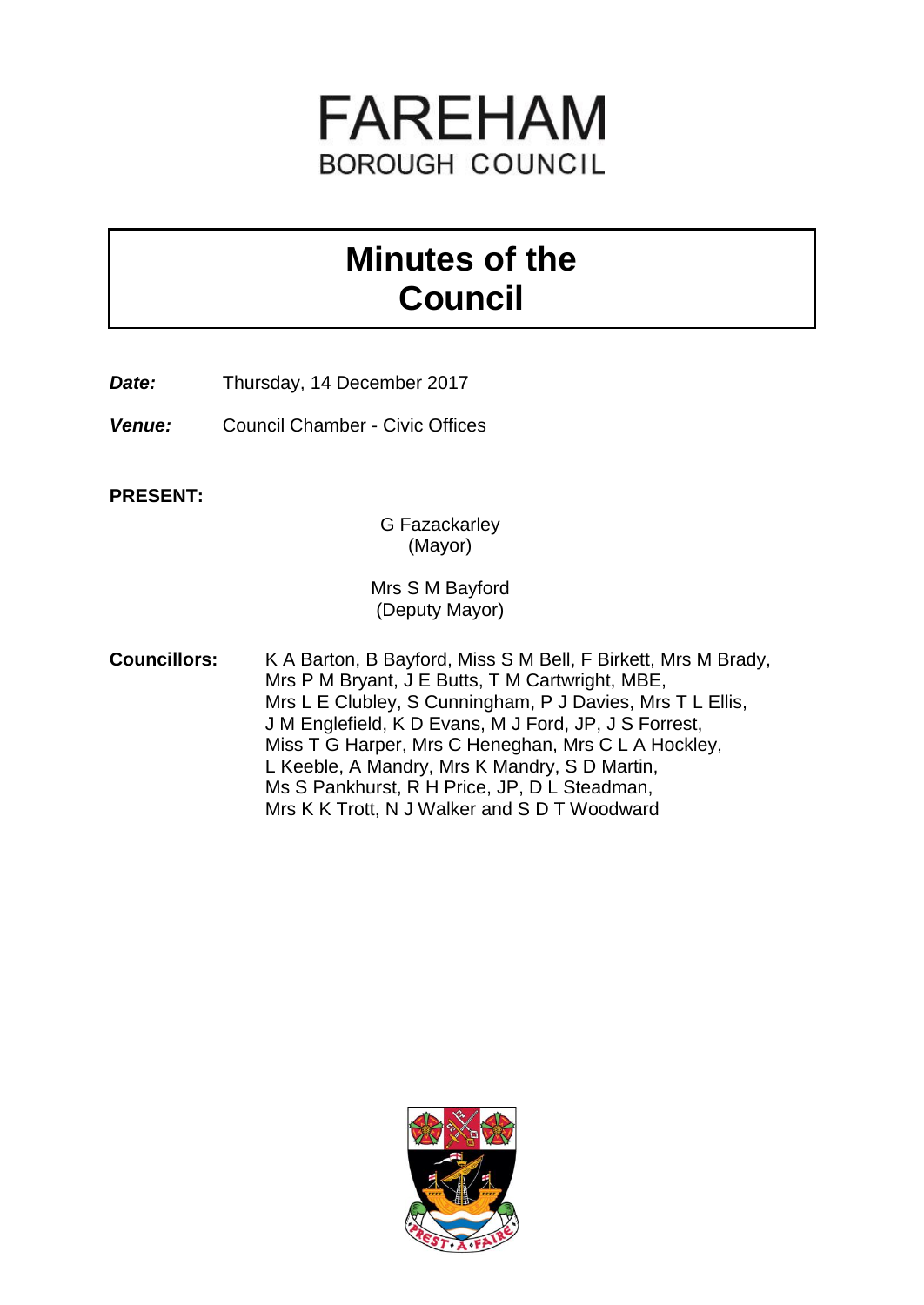## **1. PRAYERS**

The meeting opened with prayers led by Reverend Ian Meredith of St. Mary's Church, Portchester.

## **2. APOLOGIES FOR ABSENCE**

There were no apologies given for this meeting.

#### **3. MINUTES**

RESOLVED that the Mayor be authorised to sign as a correct record the Minutes of the meeting of the Council held on the 12 October 2017.

#### **4. MAYOR'S ANNOUNCEMENTS**

The Mayor welcomed Councillor Jim Forrest to this Council meeting following his election as ward Councillor at the recent Stubbington by-Election.

The Mayor announced that his next Tea Party will be on Thursday 01 February 2018 where his guest speaker will be Brian Jerrard who will give a talk on the Kings and Queens of Portchester. This talk will start at 2.30pm in the Mayor's Parlour and tickets cost £4 each. 00000

On Saturday 03 February at the Palmerston Indoors Bowls Club, there will be a Quiz Night. Tickets for this popular event cost £15 and include a two course meal.

## **5. EXECUTIVE LEADER'S ANNOUNCEMENTS**

#### Draft Local Plan Consultation

The Executive Leader provided Members with an update on the status of the consultation on the Draft Local Plan which closed on the 8th of December. The Council received approximately 2,500 responses although at this early stage we are unable to specify how many of these are validly submitted as there may be duplicate submissions. Officers are now looking carefully at all responses in detail to assess whether they object to or support particular aspects of the Draft Local Plan.

In addition to the consultation responses, a number of petitions have been received regarding the building of new homes around the borough.

Two separate petitions have been submitted regarding development sites in Portchester.

The first of these was a paper petition of 471 signatures which came in on the 9<sup>th</sup> of October prior to the Executive when the consultation start on the draft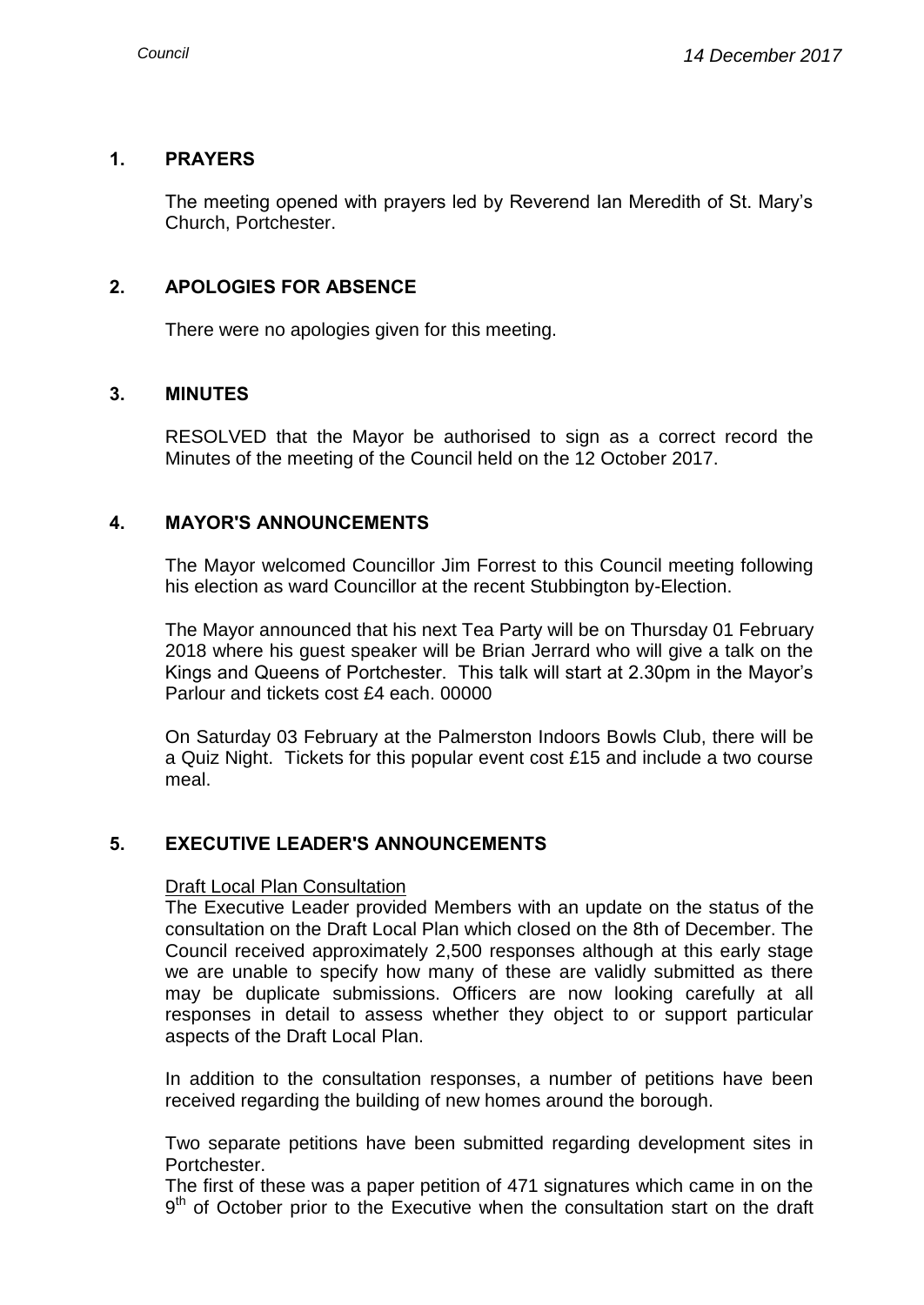local plan was approved. In conjunction with this was an online petition hosted by an external site containing 262 signatures. As Officers are unable to view the names and addresses of these signatories, that number cannot be verified. The second Portchester petition contains 240 signatures from a combined paper and ePetition on the Council's website.

There is a paper petition containing over 1,000 signatures, still to be verified, which the Executive Leader submitted at the Council meeting regarding opposition to housing development in Warsash, Locks Heath, Park Gate and Titchfield Common.

Two ePetitions have been received regarding the proposed development sites in Warsash, Locks Heath, Park Gate and Titchfield Common; one in favour of development which contains 26 electronic signatures and the other opposed to development containing 1,415 electronic signatures.

One ePetition has been received objecting to the housing allocation in Wallington containing 122 electronic signatures.

As with the consultation responses, Officers are now working to verify the signatures to ensure that we are able to report valid numbers. In each case, the petitioners have been contacted to confirm that the petitions will be submitted as part of the Draft Local Plan consultation. Any petition containing more than 1,500 verified signatures will be debated when the decision to adopt the Local Plan comes to Council in due course.

## Southampton and Fareham Legal Services Partnership

The Executive Leader shared the excellent news that the Southampton and Fareham Legal Services Partnership has won a national award at the Lawyers in Local Government Annual Awards 2017.

The partnership was awarded Project Team of the Year and was applauded for the work carried out on Welborne Garden Village, Solent Airport at Daedalus and Holly Hill Leisure Centre.

Overall, the partnership was nominated for awards across 5 different categories and was Highly Commended for Junior Lawyer of the Year and Commended in the other 3 categories: Legal Team of the Year, Place Team of the Year and Legal Professional of the Year (Sarita Riley).

This fantastic success is a testament to the dedicated hard work of our colleagues in Southampton's Legal team who work alongside Fareham's Officers to produce great results.

The Executive Leader presented the award to the Mayor.

## **6. EXECUTIVE MEMBERS' ANNOUNCEMENTS**

#### RSPCA Community Animal Welfare Awards

The Executive Member for Health and Public Protection announced he had attended an Awards Evening in London where the Council won their eighth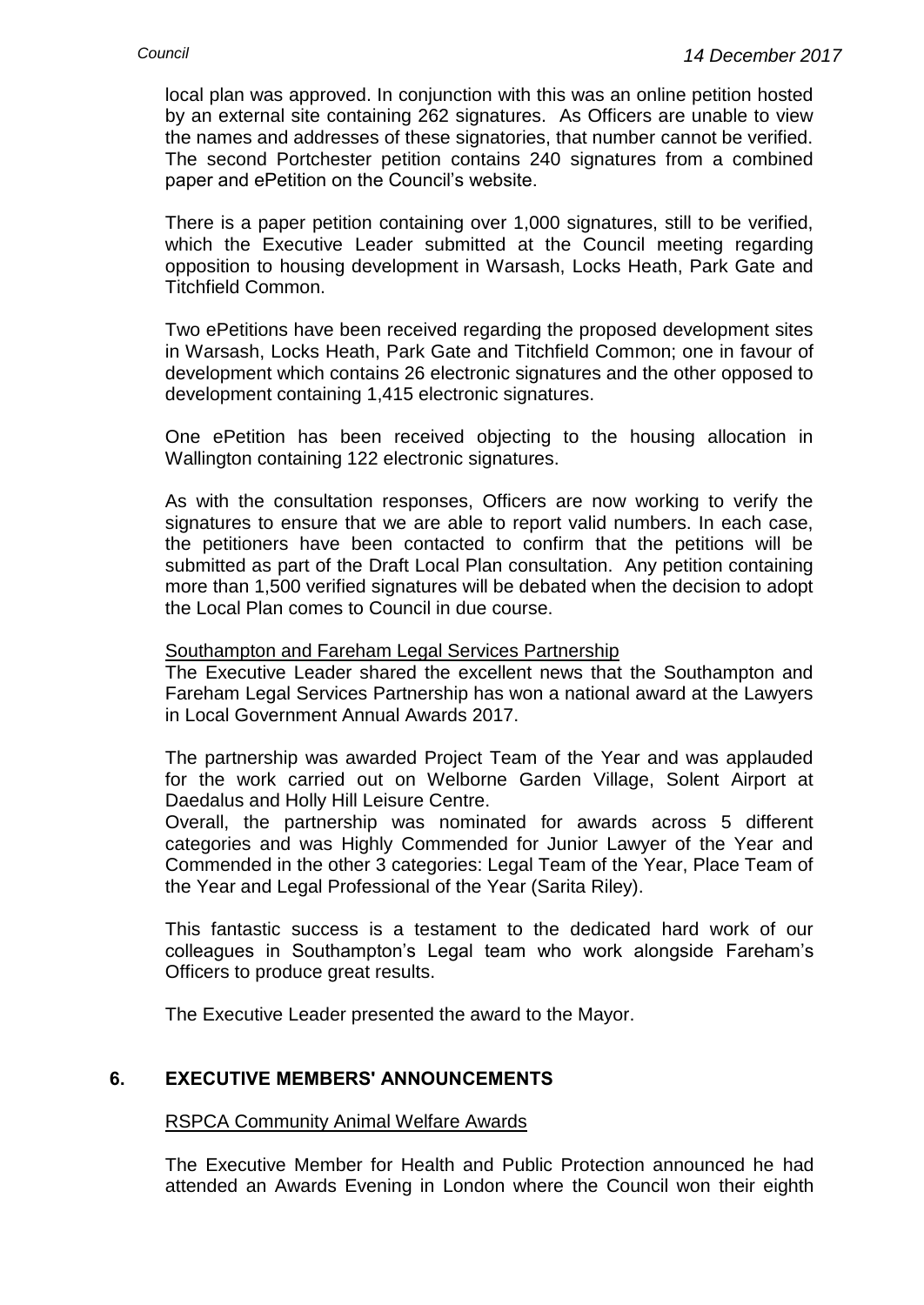consecutive Gold Award for stray dogs. The Gold Award is in recognition of the overall service provision which covers:

- staff training in dog behaviour/dog handling
- procedures for protecting animal welfare needs when sick or injured animals come into Council care
- an out of hours service including access to kennels 24/7/365
- advice on the Law around dogs including micro-chipping
- collar tags and dogs to be kept under control
- and re-homing protocols to ensure new homes are found as quickly as possible where required

The Executive Member for Health and Public Protection congratulated all the Officers concerned for this excellent achievement.

#### Prosecution of One Stop Ltd

The Executive Member for Health and Public Protection announced that the Council has successfully prosecuted One Stop in Warsash for Health & Safety failings. They were found guilty and fined £250,000 and were also ordered to pay the Council's costs totalling £3,700.

This prosecution followed the Fareham & Gosport Environmental Partnership being notified of an accident at One Stop in September 2016, when a customer tripped over a pothole on the forecourt and sustained serious injuries.

The Executive Member for Health and Public Protection congratulated the Officers concerned in dealing robustly with this Health & Safety failure.

## **7. DECLARATIONS OF INTEREST**

There were no Declarations of Interest made at this meeting.

## **8. PRESENTATION OF PETITIONS**

The Executive Leader presented the Mayor with a Petition that he received last week. This Petition is opposing the building of 1,500 new homes in Warsash, Locks Heath, Park Gate and Titchfield and runs in conjunction with the on-line Petition on the Council's website.

The Executive Leader advised that this paper Petition comprises over 1,000 signatures and that Officers will now undertake the verification of signatures to ensure there are no duplication of signatures on the electronic and paper Petitions.

The Executive Leader advised the meeting that it would usual for Ward Members to accept the Petition but as they both sit on the Planning Committee, it would have been inappropriate for them to accept a Petition of this nature, hence why he was presenting it.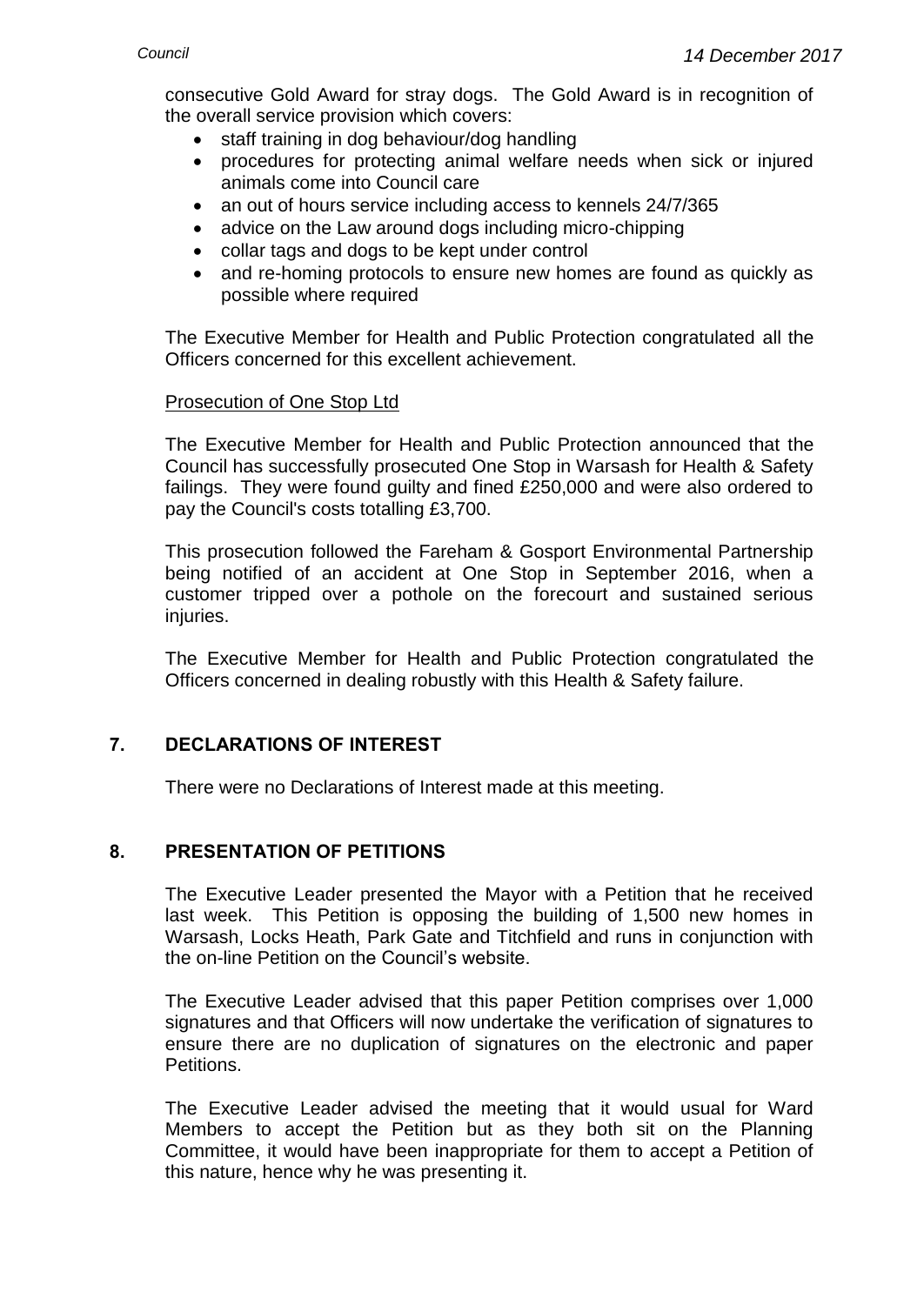## **9. DEPUTATIONS**

There were no deputations given at this meeting.

## **10. REPORTS OF THE EXECUTIVE**

(1) Minutes of meeting Monday, 9 October 2017 of Executive

The Council was reminded that the Minutes of the meeting of the Executive held on Monday, 9 October 2017 had been tabled and agreed at the last Council meeting held on 12 October 2017.

(2) Minutes of meeting Monday, 6 November 2017 of Executive

RESOLVED that the minutes of the Executive meeting held on Monday, 6 November 2017 be received.

(3) Minutes of meeting Monday, 4 December 2017 of Executive

RESOLVED that the minutes of the Executive meeting held on Monday, 4 December 2017 be received.

(4) Schedule of Individual Executive Member and Officer Delegated **Decisions** 

RESOLVED that the Schedule of Individual Member and Officer Delegated Decisions be received.

#### **11. REPORT OF THE SCRUTINY BOARD**

(1) Minutes of meeting Monday, 23 October 2017 of Scrutiny Board

RESOLVED that the minutes of the Scrutiny Board held on Monday, 23 October 2017 be received.

(2) Minutes of meeting Thursday, 23 November 2017 of Scrutiny Board

RESOLVED that the minutes of the Scrutiny Board held on Thursday, 23 November 2017 be received.

#### **12. REPORTS OF OTHER COMMITTEES**

(1) Minutes of meeting Wednesday, 11 October 2017 of Planning **Committee** 

RESOLVED that the minutes of the Planning Committee held on Wednesday, 11 October 2017 be received.

(2) Minutes of meeting Wednesday, 15 November 2017 of Planning **Committee** 

RESOLVED that the minutes of the Planning Committee held on Wednesday, 15 November 2017 be received.

(3) Minutes of meeting Friday, 17 November 2017 of Planning Committee

RESOLVED that the minutes of the Planning Committee held on Wednesday, 17 November 2017 be received.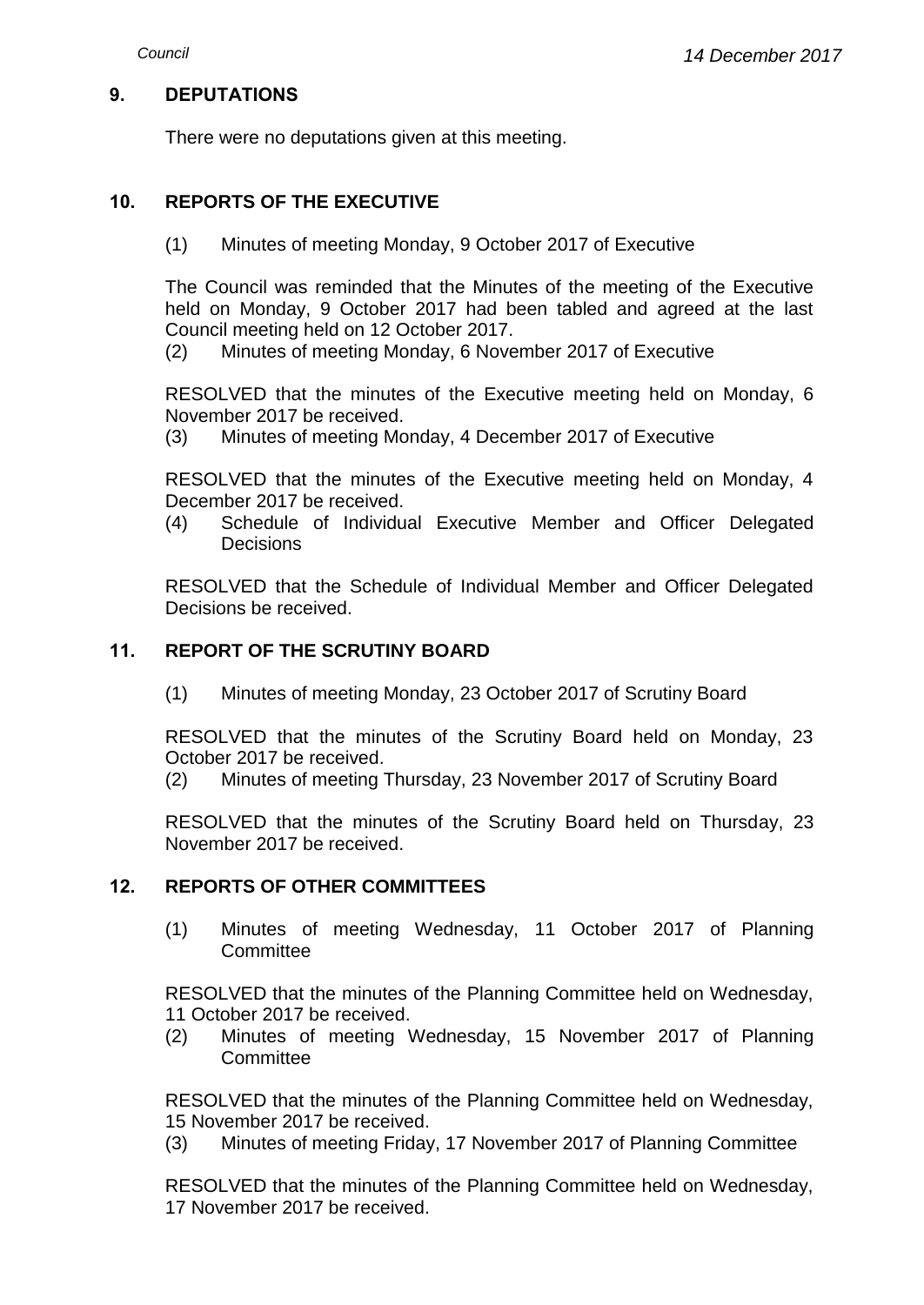(4) Minutes of meeting Monday, 27 November 2017 of Audit and Governance Committee

RESOLVED that the minutes of the Audit and Governance Committee held on Monday, 27 November 2017 be received.

(5) Minutes of meeting Tuesday, 28 November 2017 of Licensing and Regulatory Affairs Committee

RESOLVED that the minutes of the Licensing and Regulatory Affairs Committee held on Tuesday, 28 November 2017 be received.

## **13. QUESTIONS UNDER STANDING ORDER 17.2**

#### **Questions by Councillor P J Davies:**

Highlands Road shops

- 1. Is the Executive member aware that in this small parade of shops there are six takeaway establishments and that they generate large amounts of litter?
- 2. Is the member aware that although there are three litter bins and a wheelie bin adjacent to the Bottle Bank, the packaging from Saturday night 'meals' far exceeds the capacity of the bins.
- 3. Is the Executive member aware that on Sunday mornings all the bins are full and overflowing and litter is strewn on the ground?
- 4. Does the Executive member agree that there should be some kind of payment made by these takeaway establishments, to defray the additional costs incurred by the Council?

#### **Responses by the Executive Member for Streetscene:**

- 1. I am aware of the takeaway food establishments on the parade of shops on the Highlands Road and the potential for this type of business to generate litter.
- 2. I was not aware of any recent problems with the capacity of the bins at this location. My understanding is that there are in fact four bins located adjacent to the parade of shops and one bin on the opposite side of the road next to the bus shelter. There is also the wheelie bin that serves to collect boxes and bags from residents using the bottle bank.

I asked the Head of Streetscene to arrange for the weekend street cleansing duty team to visit the location on Sunday mornings and to monitor the situation over the coming weeks. This will ensure that the bins are emptied and allow an assessment to be made of any requirement for additional capacity.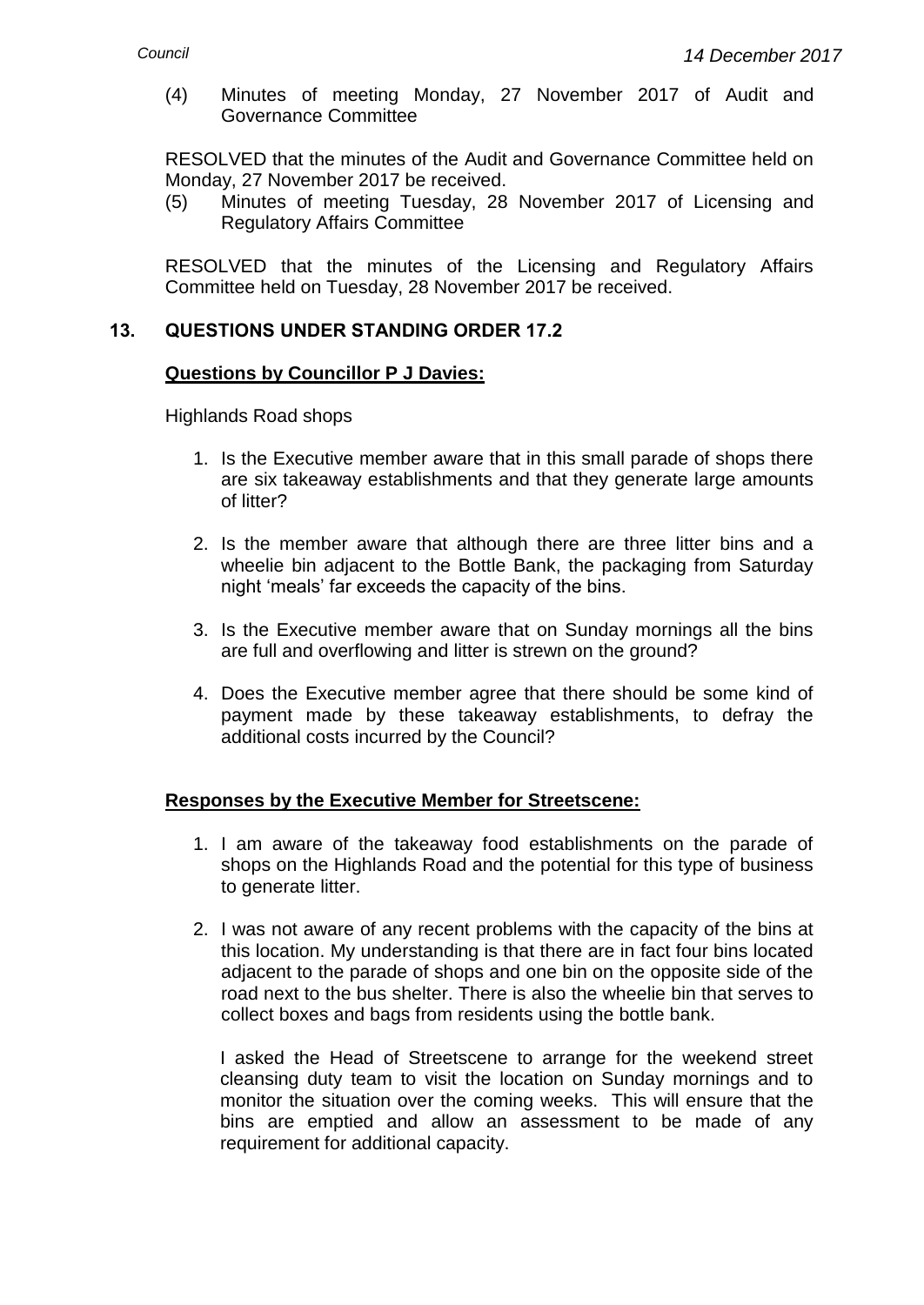3. I made a visit to the parade of shops on Highlands Road at midnight on Saturday 9 December. The wheelie bin that services the bottle bank was full of carrier bags but there was no evidence of takeaway cartons.

The Head of Streetscene sent me photos of the bins taken on the morning of Sunday 3 December and the situation was similar. The bottle bank bin was full, as was the bin by the newsagent. There is some evidence of takeaway food containers but this did not constitute most of the waste in the bins.

On both occasions, there was no evidence of litter being strewn on the ground.

4. The weekend street cleansing duty team will continue to visit the location on Sunday mornings for the foreseeable future and empty the bins. This will enable the bin capacity and extent of any littering to be monitored which will then help us to determine if any additional capacity is required.

If, as has been suggested, the packaging from the takeaway food establishments is the significant source of any littering my preference would be to approach the establishments with a view to discussing ways in which we can tackle the problem together.

I understand that we already have a good relationship with these businesses and therefore feel working with them to resolve any problems with litter would be more effective than pursuing financial reimbursement for the Council.

#### **Questions by Councillor R H Price, JP:**

I understand that a meeting regarding Planning took place on the 2<sup>nd</sup> November 2017 at the Solent Hotel, therefore will the Executive Leader respond to the following,

- 5. Which officers and elected members attended the event?
- 6. Who paid for the Reception and Dinner?
- 7. Who were the invited guest by name and organisation and who attended?
- 8. What were the issues discussed?
- 9. What were the outcomes?
- 10.What did Fareham Officers and Members agree to do?

#### **Verbal Responses by the Executive Leader:**

5. I refer Cllr Price to the public decision made by the Chief Executive Officer on  $10<sup>th</sup>$  October 2017, where it clearly states the attendees,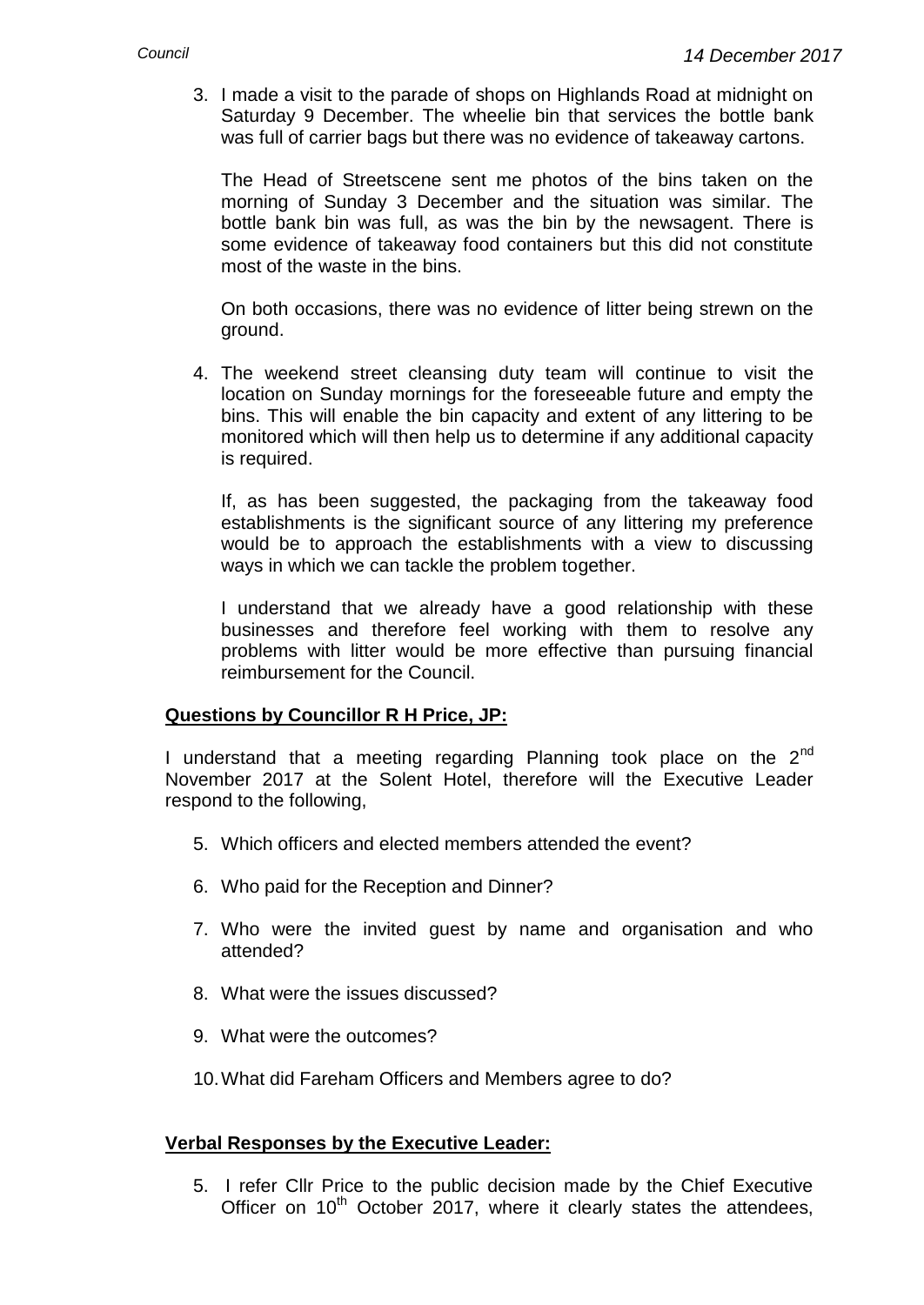being the Executive Leader, Executive Member for Planning and Development, Executive Member for Health and Public Protection and the Director of Finance and Resources. I note that Cllr Price took no interest in the item then and did not attend the decision-making meeting.

- 6. Again as set out in the public decision considered by the Chief Executive Officer on  $10^{th}$  October 2017, there was no cost to the Council to attend the dinner.
- 7. Yet again as set out in the public decision report considered by the Chief Executive Officer on 10th October 2017, the dinner was attended by senior representatives of companies developing and investing in property, real estate, housing and infrastructure who have current or future business interests in the Fareham area.

I do not understand why the Councillor could not simply read the decision report that was sent to him rather than ask questions now over two months later.

8. The event provided a platform to set out the Council's vision, ambitions and priorities for the Borough and meet business leaders in an informal atmosphere. It was an opportunity to showcase the Borough of Fareham, in terms of our plans for Welborne, Solent Airport @ Daedalus, the regeneration visions for Fareham and Portchester and our approach to service delivery. I thought it would be helpful to share with all Councillors the document we gave to all attendees so there was no ambiguity about the message being conveyed.

Equally, it was an opportunity for development interests to explain some of the challenges they face in bringing sites to market. It is fair to say that they were all arguments that have been well rehearsed in the past; issues such as the shortage of skilled labour in the region, the cost of land and the limited opportunities for new development, development viability, planning restrictions, etc.

- 9. There were no specific actions that were taken away on either part, but overall, the outcome was a mutual understanding of each other's issues. What was recognised was the urgent need for housing and that continued dialogue is very important, if we want good quality schemes to come forward and move through the planning system with the minimum of delay, (whether that be through pre-application planning advice to ensure schemes reflect the planning policies of the Council or through public consultation ensuring that schemes reflect the needs of the local community).
- 10.There were no specific actions agreed.

## **Questions by Councillor M Brady:**

11.Residents continue to raise concerns over the Fareham Community Hospital GP Triaging Hub that those who have mobility problems find it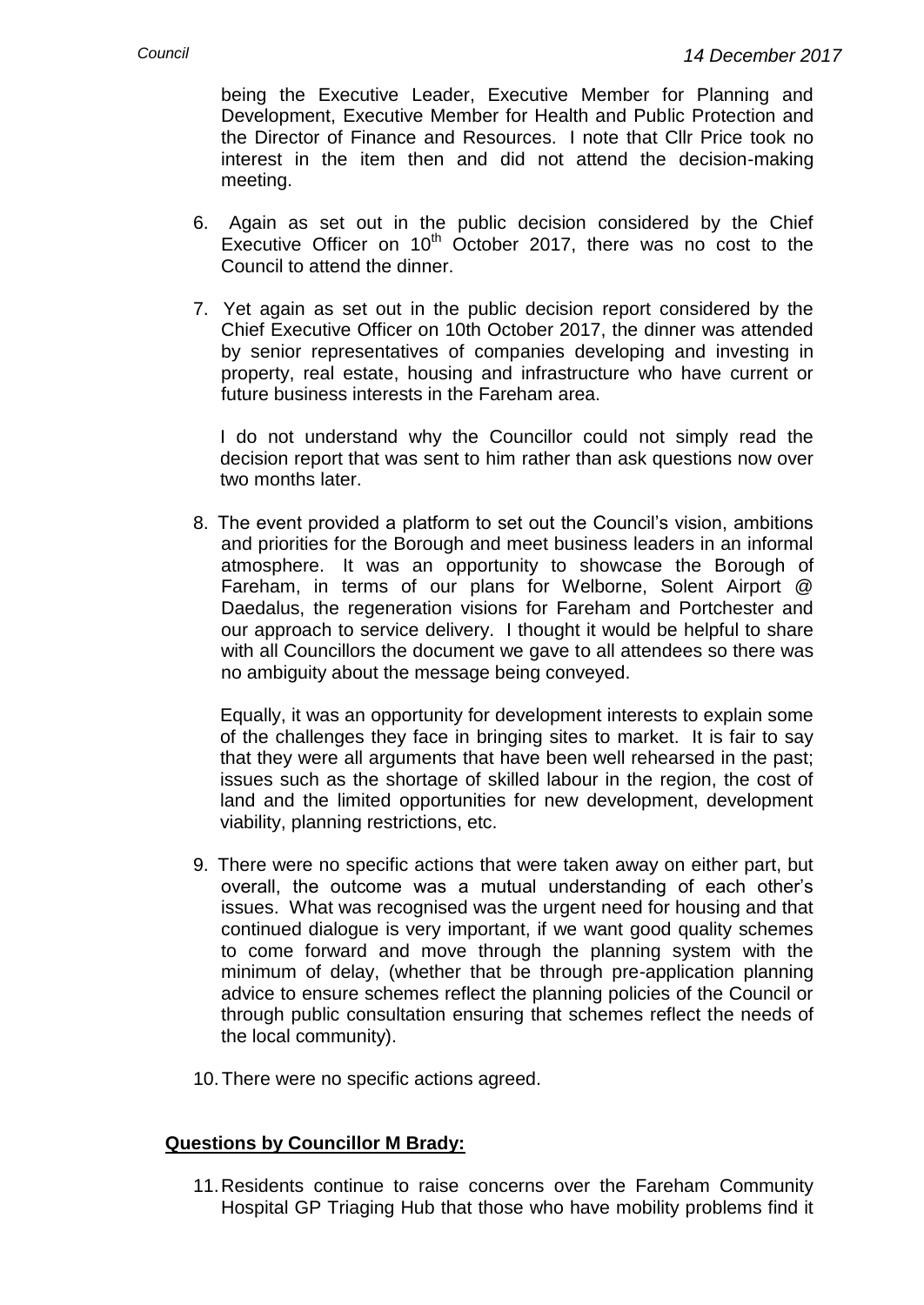difficult to get there. Therefore, what can Fareham Borough Council do to facilitate the provision of a bus service to the Fareham Community Hospital, particularly as it is our aspiration to increase the use of the facility?

12.Please can the Executive update us on what progress is being made with the studies of traffic flow and vehicle characteristics that Health & Public Protection PDR Committee members were advised are being undertaken as a first step to addressing the improvements we have been mandated to make to our air quality?

## **Responses by the Executive Member for Health and Public Protection:**

- 11.Firstly, it is important to highlight that the benefits of Fareham Community Hospital, often allowing access to same day appointments, in addition to those services provided by local surgeries is welcomed. Fareham Borough Council will approach First on this concerning issue, as they operate the majority of bus services in Fareham. We are aware however that a new route (or amendments to routes) are often based on economic viability of the route and delays in service times for varying existing routes, unless the route is subsidised through external funding which comes from Hampshire County Council (as the Public Transport Authority). It is for that reason we will also approach Hampshire County Council, although we are also aware that their capacity to subsidise or fund community transport has been increasingly more constrained in recent years. Furthermore, we would also like to have a dialogue with relevant contacts at the Fareham Community Hospital whose services could be more readily accessed if local bus services could be improved.
- 12.Since the Compliance Directive was issued on the 27th July 2017, Officers from both County and Fareham have been working tirelessly to undertake the work required to comply with that Directive. The process that the Council must follow has been prescribed by the Joint Air Quality Unit (JAQU) (DFT & DEFRA). The implications of the Compliance Directive was reported to the Executive at its meeting of 9 October 2017.

As a reminder the project first of all must establish if the National Pollution Climate Model (computer program), has correctly identified the traffic from the A32 as non compliant in Air quality terms. The first deliverable was a traffic survey this was successfully scoped, procured and delivered (took place for one week, week commencing 4/12/17). On the 1/11/17 I made an individual member decision (public report and meeting) to authorise the spend 94k of the initial JAQU grant funding to enable the traffic survey to be undertaken.

There is a lot of work that must now be undertaken to establish if a problem exists and if so what might resolve it, the council has met the first project milestone and is working hard to meet the rest.

A further report is going to the meeting of the Executive of 8/1/18, to enable the further work to be undertaken to try to meet the 31/03/18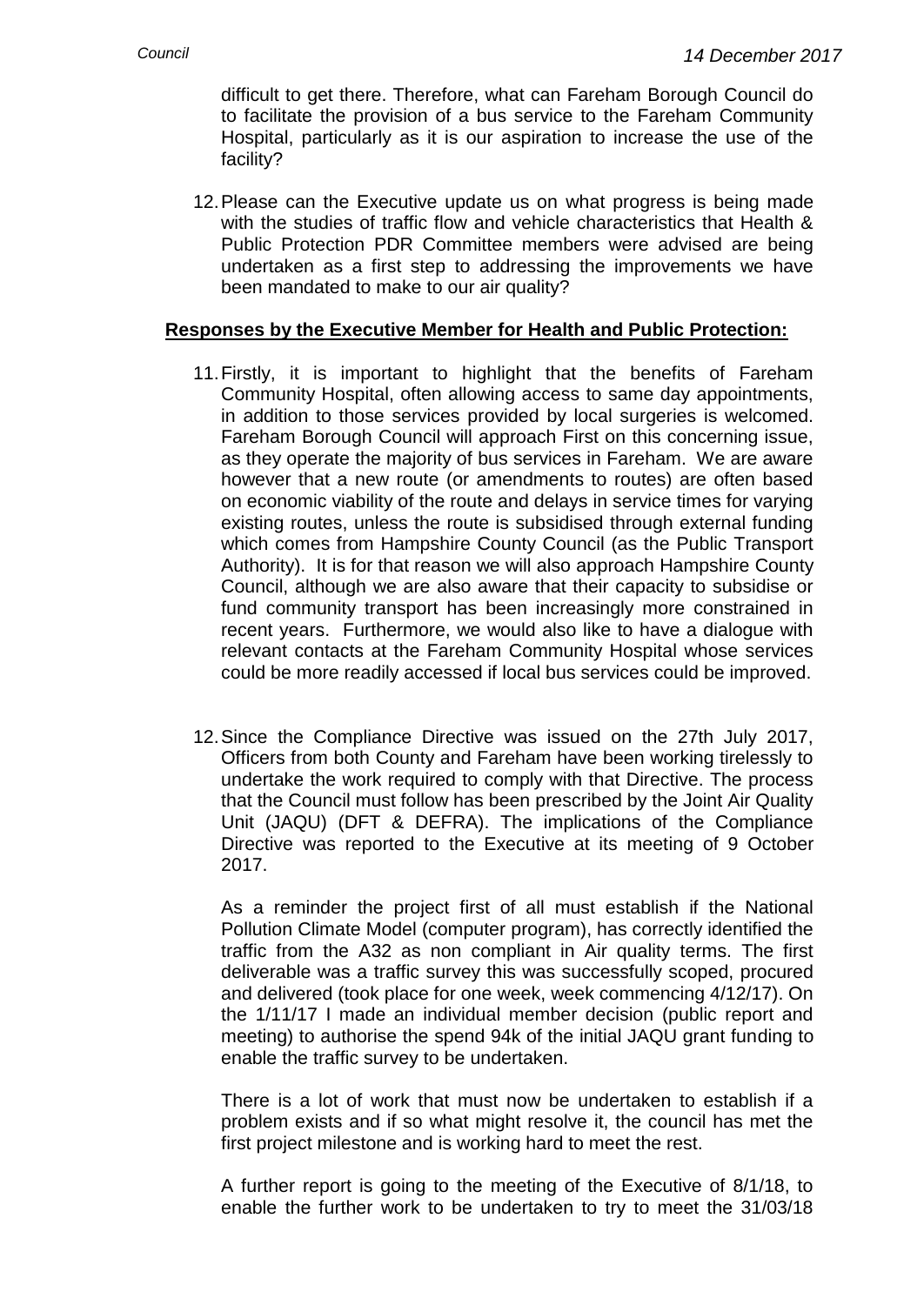deadline to produce and submit an Initial Plan (long list of options for improvement, if necessary) and to approve some of the further work required as we would then be looking towards the next deadline of 31st December 2018, Executive reports as necessary will be produced in the meantime.

# **14. MOTIONS UNDER STANDING ORDER 15**

There were no motions received at this meeting however an update was given on a previous motion which had been put by Councillor R H Price, JP at the July Council meeting. This motion was regarding the consultation of the Fire Service for planning applications in light of the Grenfell Tower fire disaster.

The motion had been deferred to allow the Planning Committee to consider a detailed report before making recommendations to Council. This report had been considered by the Planning Committee on the 15 November and it was confirmed that this item is on this meeting Agenda at item 18.

# **15. APPOINTMENTS TO COMMITTEES**

The Council considered a report by the Head of Democratic Services on the Allocation of Seats to Committees and tabled item of Committee Nominations.

Having been duly seconded by Councillor T M Cartwright, it was RESOLVED that the Council approves:

- (a) the allocation of seats, as set out in Appendix A for the remainder of the municipal year 2017-18; and
- (b) the nominations of the political groups to seats on committees, along with the nominations of deputies and the appointment of Chairman and Vice-Chairman for each committee for the remainder of the municipal year 2017-18, as set out in Appendix B, which had been tabled at the meeting.

# **16. APPOINTMENTS TO OUTSIDE BODIES**

(1) Crofton Community Association

In considering the appointment of a Deputy Managing Trustee to the Crofton Community Association, it was AGREED the Councillor J Forrest be appointed as Deputy Managing Trustee for the municipal year 2017/18.

(2) Hammond Memorial Hall Trust

In considering the appointment of an Ex Officio Trustee to the Hammond Memorial Hall, it was AGREED the Councillor J Forrest be appointed as an Ex Officio Trustee for the municipal year 2017/18.

# **17. COUNCIL TAX SUPPORT SCHEME 2018/19**